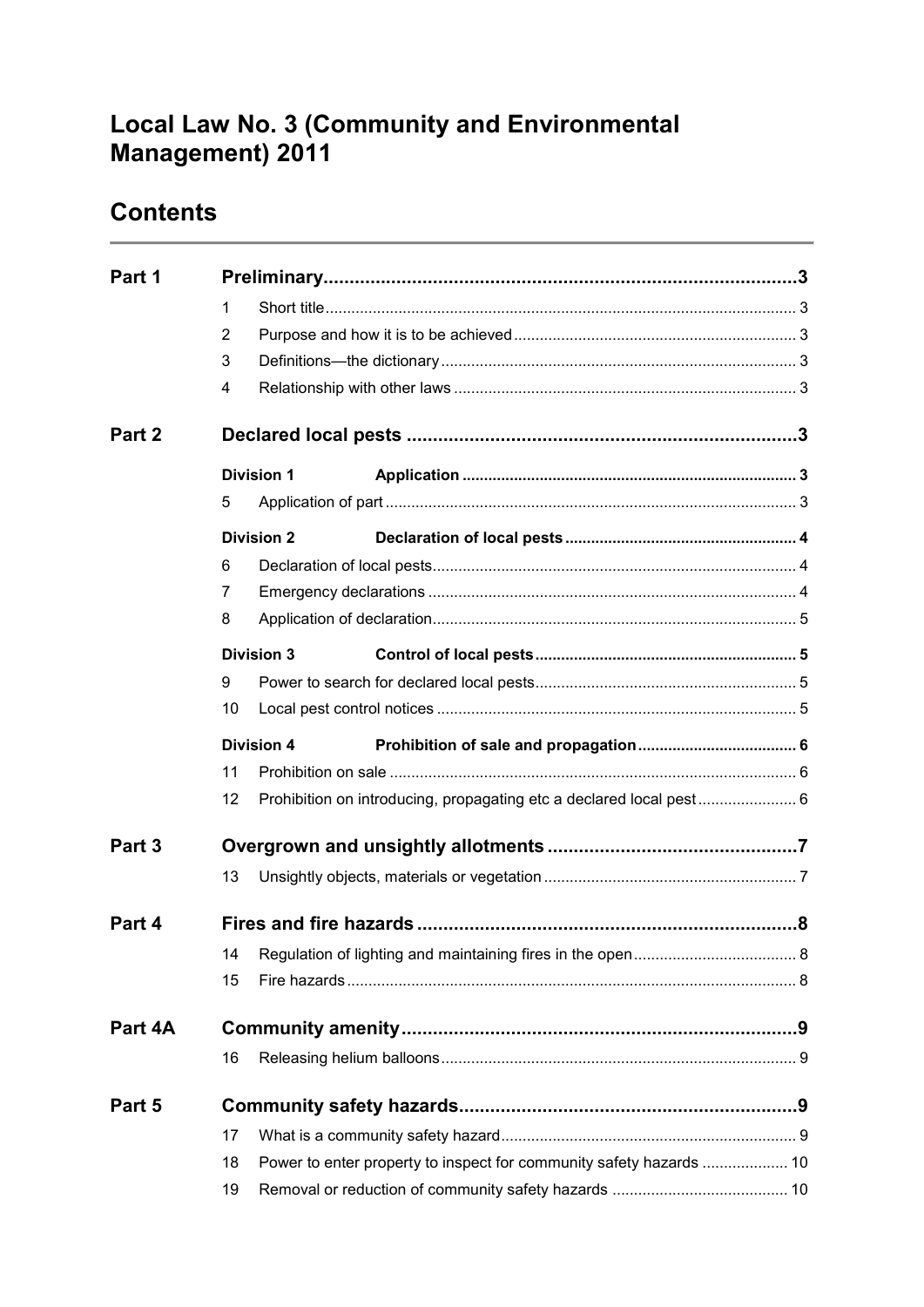|        | 22. |  |
|--------|-----|--|
| Part 7 |     |  |
|        | 21. |  |
| Part 6 |     |  |
|        |     |  |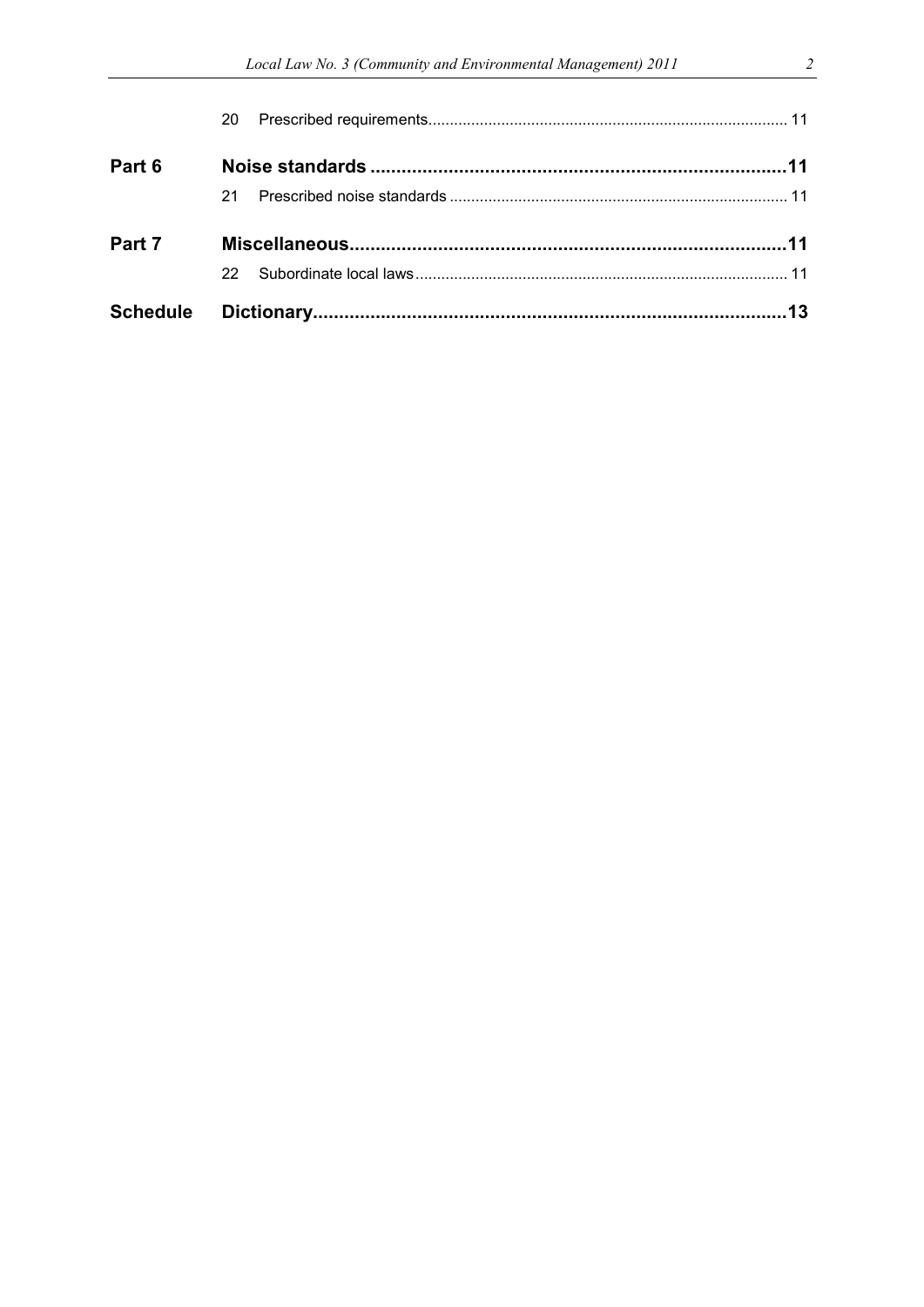## <span id="page-2-0"></span>**Part 1 Preliminary**

#### <span id="page-2-1"></span>**1 Short title**

This local law may be cited as *Local Law No. 3 (Community and Environmental Management) 2011.*

#### <span id="page-2-2"></span>**2 Purpose and how it is to be achieved**

- (1) The purpose of this local law is to protect the environment and public health, safety and amenity within the local government's area.
- (2) The purpose is to be achieved by providing for the elimination or reduction of risks and threats to the environment and public health, safety and amenity resulting from
	- (a) inadequate protection against animal and plant pests; and
	- (b) vegetation overgrowth; and
	- (c) visual pollution resulting from accumulation of objects and materials; and
	- (d) fires and fire hazards not regulated by State law; and
	- (e) community safety hazards; and
	- (f) noise that exceeds noise standards.

### <span id="page-2-3"></span>**3 Definitions—the dictionary**

The dictionary in the schedule defines particular words used in this local law.

### <span id="page-2-4"></span>**4 Relationship with other law[s1](#page-2-8)**

This local law is—

- (a) in addition to and does not derogate from laws for pest management, regulation of fires and environmental protection; and
- (b) to be read with *Local Law No. 1 (Administration) 2011*.

## <span id="page-2-5"></span>**Part 2 Declared local pests**

## <span id="page-2-6"></span>**Division 1 Application**

#### <span id="page-2-7"></span>**5 Application of part**

Subject to section 48(3) of the *Biosecurity Act 2014*, this part does not apply to a biosecurity matter[2](#page-2-9) that is, under the *Biosecurity Act 2014—*

- (a) mentioned as a prohibited matter<sup>[3](#page-2-10)</sup>; or
- (b) declared to be a prohibited matter; or

<span id="page-2-8"></span><sup>&</sup>lt;sup>1</sup> This local law and any subordinate local law made under it do not apply to the extent of any inconsistency with a law of the State or the Commonwealth. See the Act, section 27.

<span id="page-2-9"></span><sup>2</sup> See the *Biosecurity Act 2014*, section 15.

<span id="page-2-10"></span><sup>3</sup> See the *Biosecurity Act 2014*, section 19.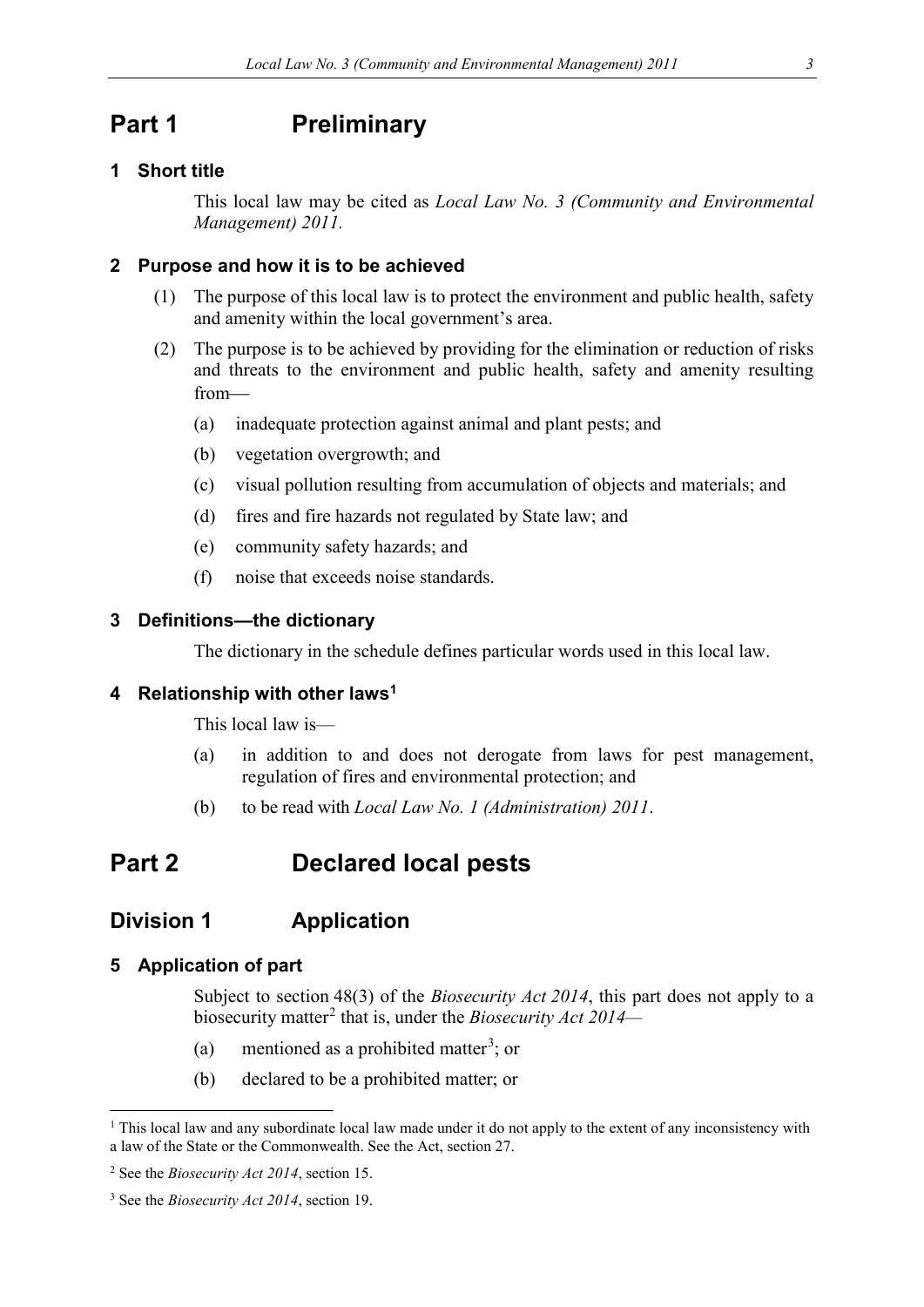- (c) prescribed by regulation as a prohibited matter; or
- (d) mentioned as a restricted matter<sup>[4](#page-3-3)</sup>; or
- (e) declared to be a restricted matter; or
- (f) prescribed by regulation as a restricted matter; or
- (g) a controlled biosecurity matter; or
- (h) a regulated biosecurity matter.

## <span id="page-3-0"></span>**Division 2 Declaration of local pests**

#### <span id="page-3-1"></span>**6 Declaration of local pests**

- (1) The local government may, by subordinate local law, declare an invasive animal or an invasive plant of a specified species to be a local pest.
- (2) Before the local government makes a declaration under this section, it must consult with the chief executive about the desirability of the declaration.
- (3) A declaration under this section—
	- (a) must be published in a newspaper circulating generally in the local government's area; and
	- (b) comes into force on the date of publication.
- (4) In this section—

*chief executive* means the chief executive of the department in which the *Biosecurity Act 2014* is administered*.*

#### <span id="page-3-2"></span>**7 Emergency declarations**

- (1) This section applies if the local government is satisfied urgent action is needed because—
	- (a) a species of animal has, or is likely to have, a significant adverse impact on a biosecurity consideration because of the introduction, spread or increase in population size of the species in an area; or
	- (b) a plant species has, or is likely to have, a significant adverse impact on a biosecurity consideration because of the introduction, spread or increase in the population size of the species in an area.
- (2) The local government may, by resolution, declare to be a local pest—
	- (a) an animal which satisfies the criteria specified in subsection  $(1)(a)$ ;
	- (b) a plant which satisfies the criteria specified in subsection  $(1)(b)$ .
- (3) A declaration under this section—
	- (a) must be published in a newspaper circulating generally in the local government's area; and
	- (b) comes into force on the date of publication; and

<u>.</u>

<span id="page-3-3"></span><sup>4</sup> See the *Biosecurity Act 2014*, section 21.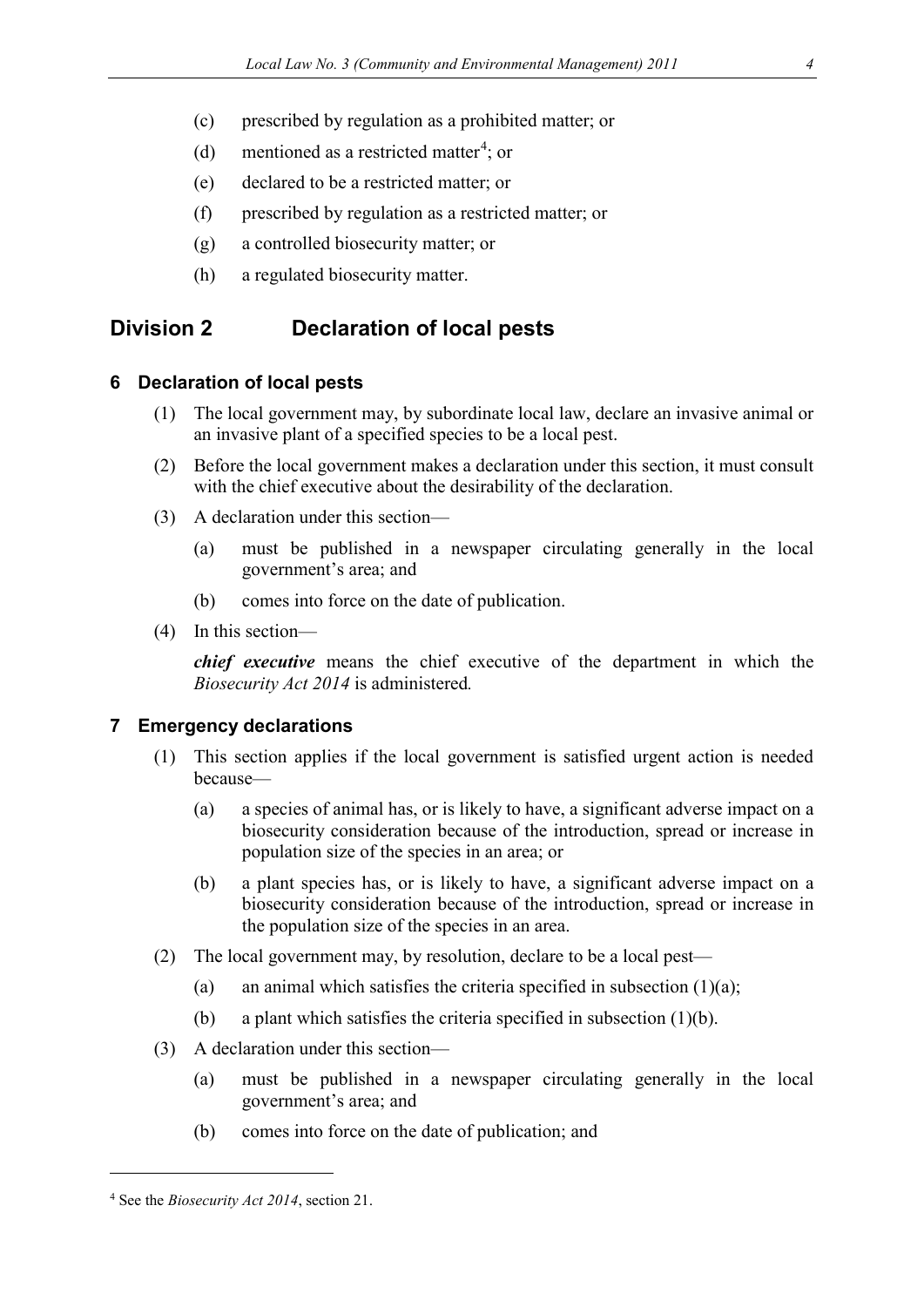- (c) must be reviewed by the local government within 3 months of the date of publication; and
- (d) comes to an end—
	- (i) on the date a revocation notice is published in a newspaper circulating generally in the local government's area; or
	- (ii) if no revocation notice is published sooner—6 months after the date the declaration came into force.

### <span id="page-4-0"></span>**8 Application of declaration**

A declaration may apply—

- (a) to the whole of the local government's area or in a specified part or parts of the area; and
- (b) generally or only in specified circumstances.

## <span id="page-4-1"></span>**Division 3 Control of local pests**

#### <span id="page-4-2"></span>**9 Power to search for declared local pests**

- (1) This section applies if an authorised person wants to enter a property to search for declared local pests.
- (2) After giving reasonable written notice to the owner and the occupier of the property, the authorised person may—
	- (a) enter the property without the permission of the occupier; and
	- (b) take reasonable action to search for declared local pests.
- (3) However, the authorised person—
	- (a) must, as soon as the authorised person enters the property, inform any occupier of the property—
		- (i) of the reason for entering the property; and
		- (ii) that the authorised person is authorised under this local law to enter the property, excluding a home on the property, without the permission of the occupier; and
	- (b) may enter a home that is on the property only with the permission of the occupier of the relevant part of the property.
- (4) If the occupier gives permission under subsection (3)(b), the authorised person may ask the occupier to sign a document that confirms that the occupier has given permission.

### <span id="page-4-3"></span>**10 Local pest control notices**

<u>.</u>

(1) An authorised person may, by compliance notice<sup>[5](#page-4-4)</sup> given to the owner or occupier of

<span id="page-4-4"></span><sup>5</sup> See *Local Law No.1 (Administration) 2011*, section 27, regarding the requirements for compliance notices and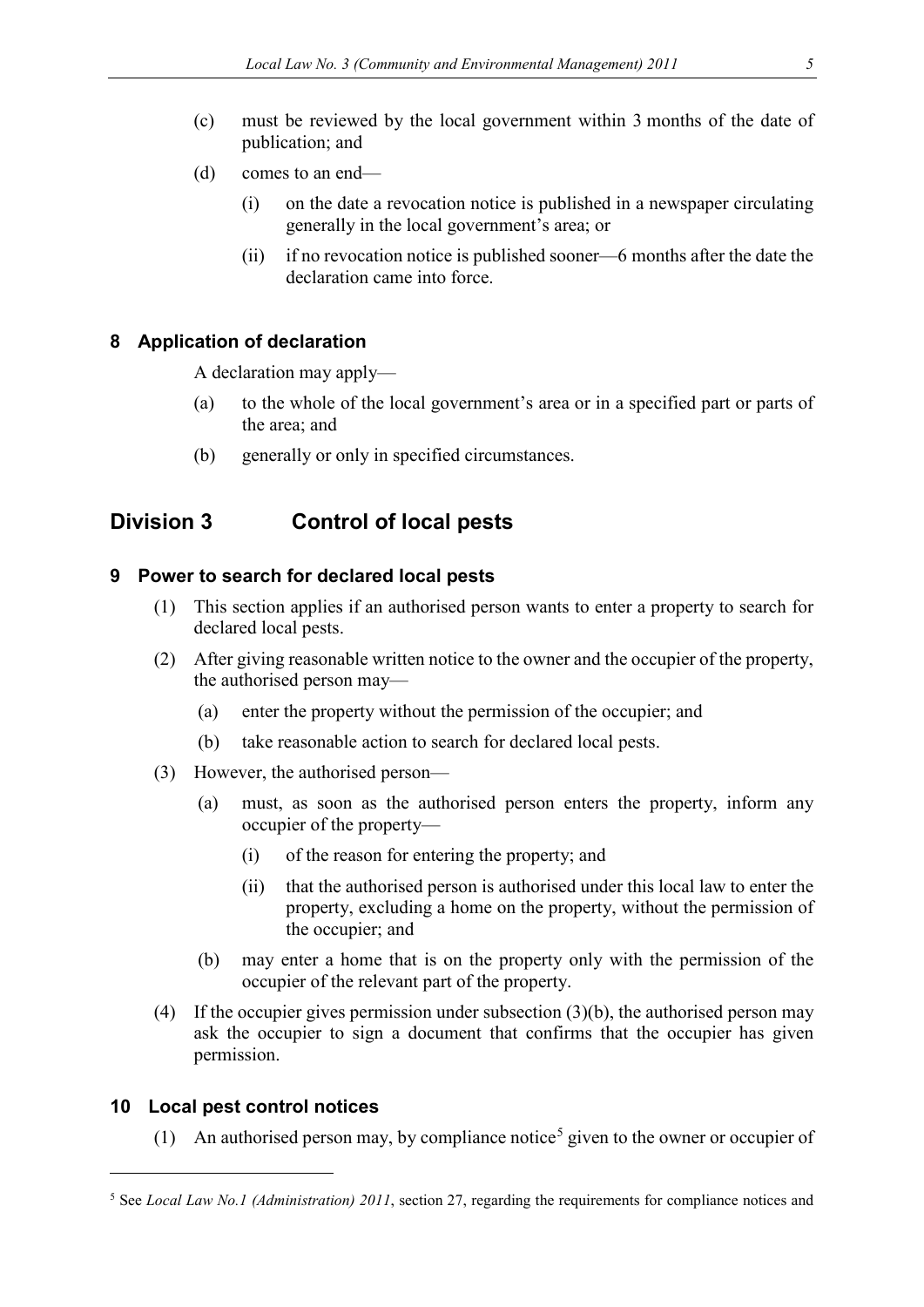land, require the owner<sup>[6](#page-5-3)</sup> or occupier to take specified action to control declared local pests.

- (2) The specified action may include action to—
	- (a) destroy declared local pests on the land; or
	- (b) minimise the risk of an outbreak of declared local pests on the land; or
	- (c) prevent or minimise seeding or reproduction by declared local pests; or
	- (d) contain infestation by declared local pests within a localised area; or
	- (e) reduce the density or extent of infestation by declared local pests; or
	- (f) remove harbour provided to declared local pests; or
	- (g) surrender the declared local pests to an authorised person for destruction.
- (3) The notice may require the repetition of a specified action at stated intervals or on the reappearance of the declared local pest within a specified period.

## <span id="page-5-0"></span>**Division 4 Prohibition of sale and propagation**

### <span id="page-5-1"></span>**11 Prohibition on sale**

A person must not—

- (a) sell or supply a declared local pest; or
- (b) offer or display a declared local pest for sale or supply.

Maximum penalty—50 penalty units.

### <span id="page-5-2"></span>**12 Prohibition on introducing, propagating etc a declared local pest**

- (1) A person must not—
	- (a) introduce, propagate or breed a declared local pest; or
	- (b) provide harbour to a declared local pest.

Maximum penalty for subsection (1)—50 penalty units.

(2) However, subsection (1) does not apply to a person who has been prescribed under a subordinate local law for this subsection as exempt from the offence in subsection (1) in relation to a specified pest.

*Example of persons that might be exempted from subsection (1) in relation to specified pests—*

- Staff of research organisations such as universities or the CSIRO who require a particular pest for research purposes.
- An employee of a circus using a particular pest to provide entertainment to the public.
- Staff of an organisation using a particular pest as part of an education program.
- An employee of a zoo that keeps a particular pest.

<u>.</u>

the offence for not complying with a compliance notice.

<span id="page-5-3"></span><sup>&</sup>lt;sup>6</sup> See the Act, section 140, in relation to the owner's right to enter property where the owner is not the occupier to take action to comply with a remedial notice, and section 141, in relation to an occupier's right to recover amounts incurred to satisfy an owner's obligations.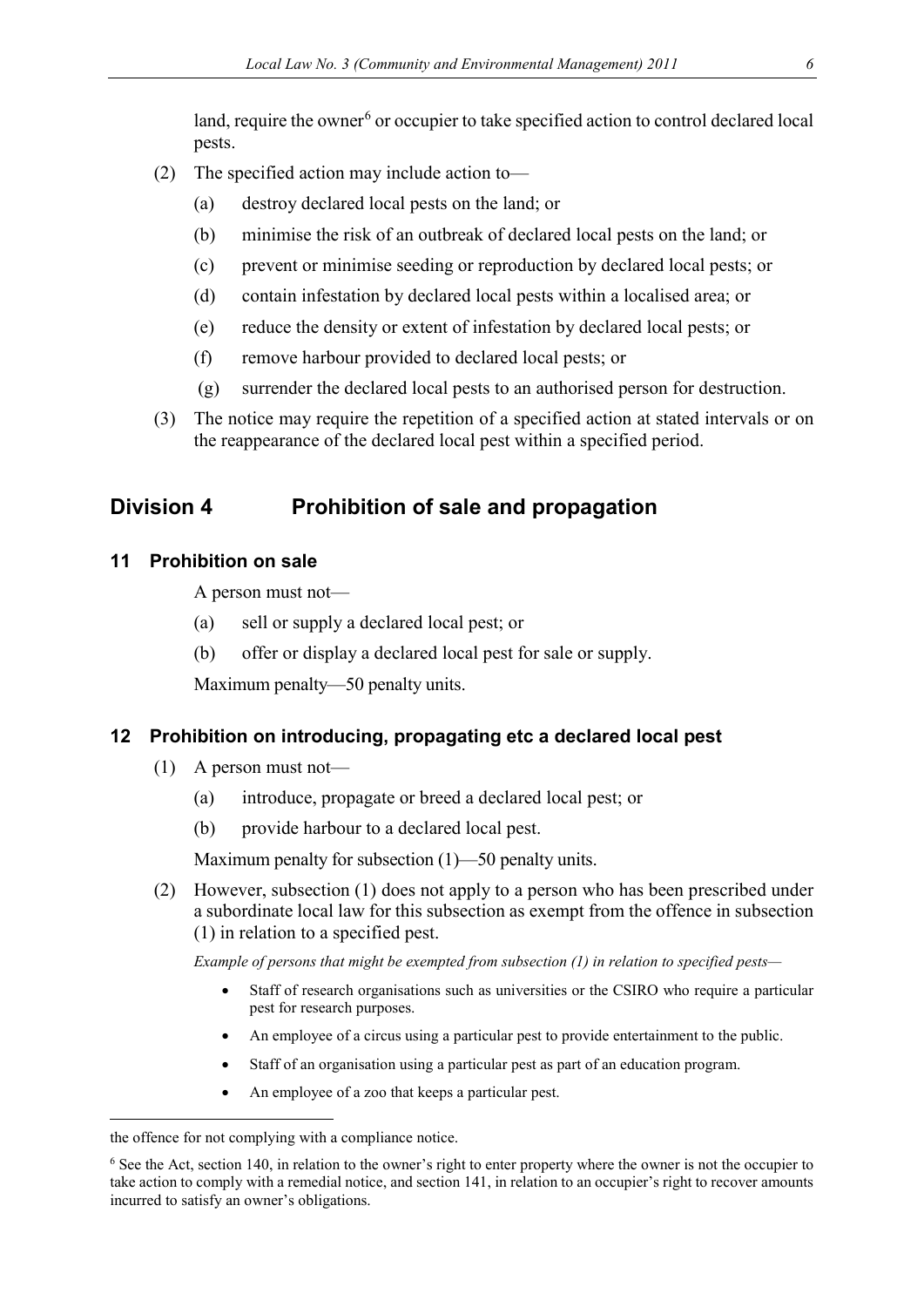### (3) In this section—

*introduce* means to introduce, or cause to introduce, into the local government's area.

# <span id="page-6-0"></span>**Part 3 Overgrown and unsightly allotments**

### <span id="page-6-1"></span>**13 Unsightly objects, materials or vegetation**

- (1) The responsible person for an allotment must not—
	- (a) bring onto the allotment; or
	- (b) allow to remain on the allotment; or
	- (c) allow to accumulate on the allotment; or
	- (d) place on the allotment,

any objects, materials or vegetation which, in the opinion of an authorised person, is unsightly or not in accordance with the amenity of the locality in which the allotment is located.

*Examples of objects or materials which may be unsightly or not in accordance with the amenity of the locality—*

- Broken down or dilapidated vehicles and car bodies;
- Broken down or dilapidated boats, boat trailers and boat parts;
- Scrap machinery or machinery parts;
- Discarded bottles, containers or packaging;
- Dilapidated or unsightly building hoardings;
- Shopping trolleys;
- Overgrown vegetation that seriously affects the visual amenity of the allotment or is likely to attract or harbour vermin.

#### *Maximum penalty—20 penalty units.*

- (2) An authorised person may, by compliance notice  $\delta$  given to the responsible person for the allotment, require the responsible person to—
	- (a) remove objects, materials or vegetation that is causing the circumstance mentioned in subsection (1); or
	- (b) take other specified action to remedy the circumstance mentioned in subsection (1).
- (3) A notice issued under subsection (2) may also require the repetition of the specified action at stated intervals or on the reappearance of the accumulation of objects, materials or vegetation on the allotment within a specified period.
- (4) However, the notice cannot prevent a use of land authorised under the Planning Act<sup>[7](#page-6-3)</sup> or the *Environmental Protection Act 1994*.

-

<span id="page-6-2"></span><sup>6</sup> See footnote 5.

<span id="page-6-3"></span><sup>7</sup> See definition of *Planning Act* in the Act, schedule 4.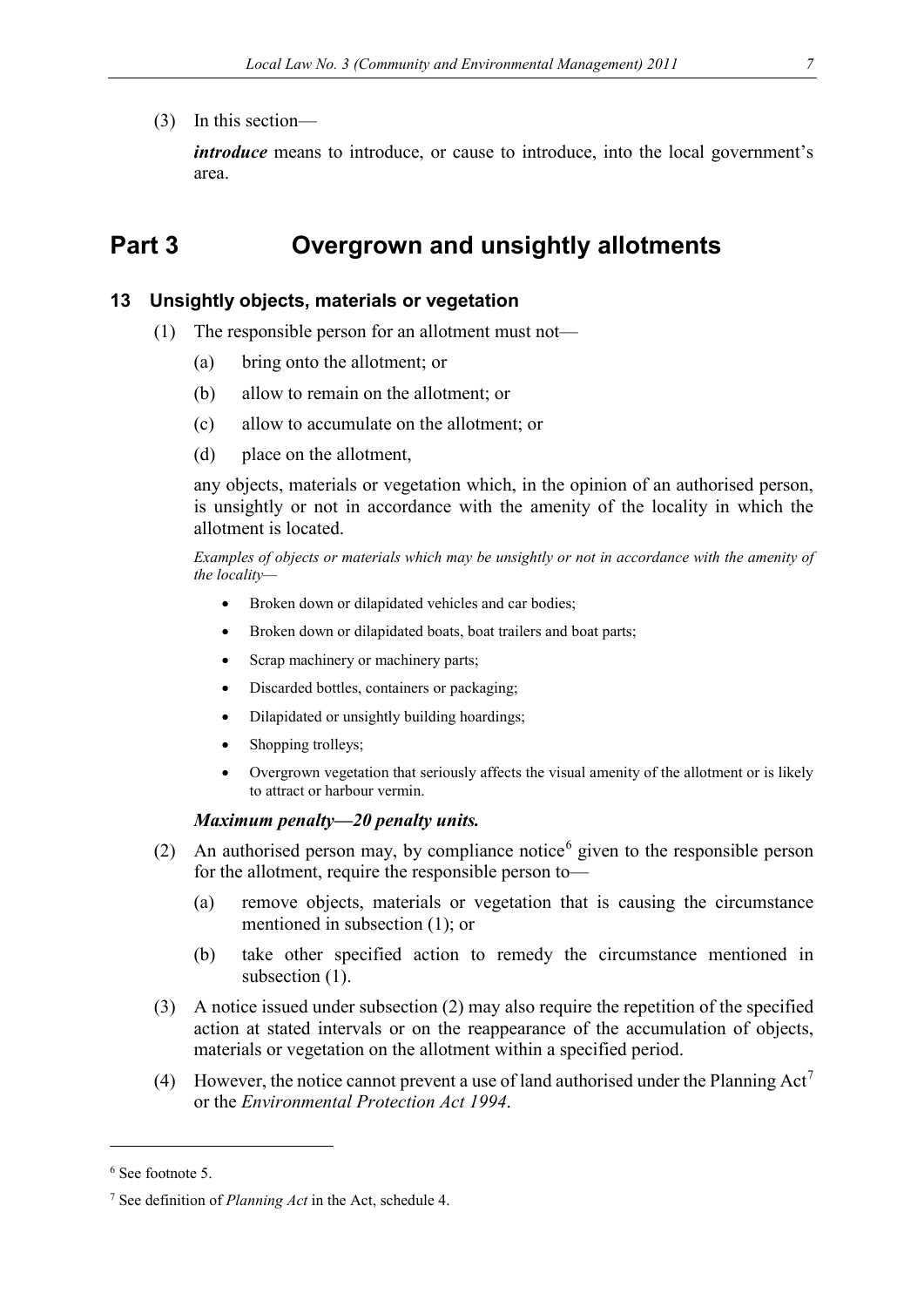(5) In this section—

*vegetation* includes a tree, bush, shrub, plant or grass, but does not include vegetation that is protected under a  $law<sup>8</sup>$  $law<sup>8</sup>$  $law<sup>8</sup>$  of the State or Commonwealth or under the local government's planning scheme.

## <span id="page-7-0"></span>**Part 4 Fires and fire hazards**

#### <span id="page-7-1"></span>**14 Regulation of lighting and maintaining fires in the open**

- (1) This section does not apply to the lighting or maintaining of a fire that is authorised under the *Fire and Emergency Services Act 1990*. [9](#page-7-4)
- (2) The local government may, by subordinate local law, prohibit or restrict the lighting or maintaining of fires in the open in the whole, or designated parts, of the local government's area.

*Example*

The subordinate local law might prohibit the lighting of fires, or a particular type of fire, in the open, unless 1 or more of the following conditions is met

- the fire is contained in an approved incinerator;
- the fire is established in a specified way and specified precautions are taken to prevent the spread of fire;
- the fire is lit and extinguished within a specified time.
- (3) A person must comply with a prohibition or restriction imposed under this section.

Maximum penalty for subsection  $(3)$ —50 penalty units.

(4) A person must not light or maintain a fire if the fire exposes property to the risk of damage or destruction by fire.

Maximum penalty for subsection  $(4)$ —50 penalty units.

(5) However, a person does not commit an offence under subsection (3) or (4) if the person is authorised or required to light or maintain the fire in the performance of duties under another Act.

#### <span id="page-7-2"></span>**15 Fire hazards**

- (1) This section applies where an authorised person forms the opinion that a fire hazard exists on an allotment.
- (2) The authorised person may, by compliance notice<sup>[10](#page-7-5)</sup> given to the responsible person

-

<span id="page-7-3"></span><sup>8</sup> For example, vegetation may be protected under the *Nature Conservation Act 1994,* the *Vegetation Management Act 1999,* the Planning Act*,* the *Queensland Heritage Act 1992,* the *Fisheries Act 1994* and the *Environment Protection and Biodiversity Conservation Act 1999 (Cwlth)*.

<span id="page-7-4"></span><sup>9</sup> See the *Fire and Emergency Services Act 1990,* section 63, regarding fires authorised by notification, section 65 regarding fires authorised by permit and section 69, regarding notices requiring occupiers to take measures to reduce the risk of fire. For fires authorised by notification under section 63, see the Notification by the Commissioner of the Queensland Fire and Rescue Service published in the gazette on 6 August 2004.

<span id="page-7-5"></span><sup>&</sup>lt;sup>10</sup> See footnote 5.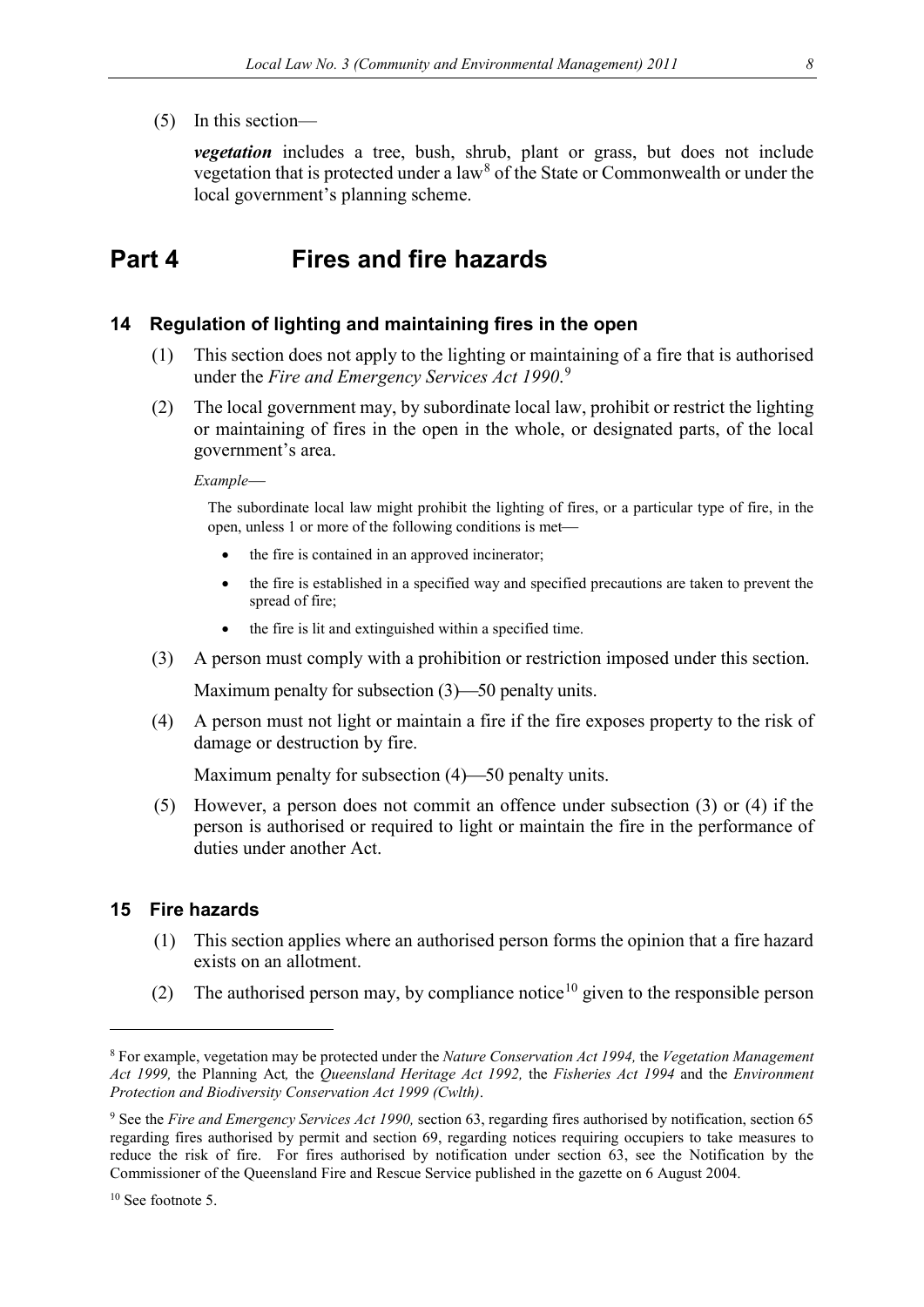for the allotment, require the responsible person to take specified action to reduce or remove the fire hazard.<sup>[11](#page-8-4)</sup>

(3) In this section—

#### *fire hazard* means*—*

- (a) anything that, because of its flammable nature, its position or its quantity, exposes property to significant risk of damage or destruction by fire; or
- (b) a thing that is declared to be a fire hazard under a subordinate local law for this paragraph.

*Examples of fire hazards for paragraph (a)*

- Live cinders or hot ash that is not enclosed in a fireplace so constructed as to prevent the escape of cinders or ash.
- A substantial accumulation of grass clippings, vegetation, mulch or compost that is easily capable of ignition or spontaneous combustion.
- Vegetation that could be easily ignited or other flammable materials.

## <span id="page-8-0"></span>**Part 4A Community amenity**

#### <span id="page-8-1"></span>**16 Releasing helium balloons**

A person must not release an unsecured balloon containing helium unless the balloon is—

- (a) released unintentionally and without negligence; or
- (a) released inside a building or structure and does not make its way into the open air; or
- (b) released for scientific, including meteorological, purposes; or
- (c) a balloon aircraft that is recovered after landing.

Maximum penalty—20 penalty units.

## <span id="page-8-2"></span>**Part 5 Community safety hazards**

#### <span id="page-8-3"></span>**17 What is a community safety hazard**

<u>.</u>

#### A *community safety hazard* is*—*

- (a) a fence or structure on land that, because of its nature or its position, poses a significant risk of causing injury to a person or damage to property; or
- (b) objects or materials on land, including roof sheeting, guttering or sheet metal,

<span id="page-8-4"></span><sup>&</sup>lt;sup>11</sup> See also the *Fire and Emergency Services Act 1990*, section 69, under which the Fire Services Commissioner can publish a general notification in the gazette requiring occupiers of land to take measures to reduce the risk of fire occurring or the risk to persons, property or environment in the event of fire occurring.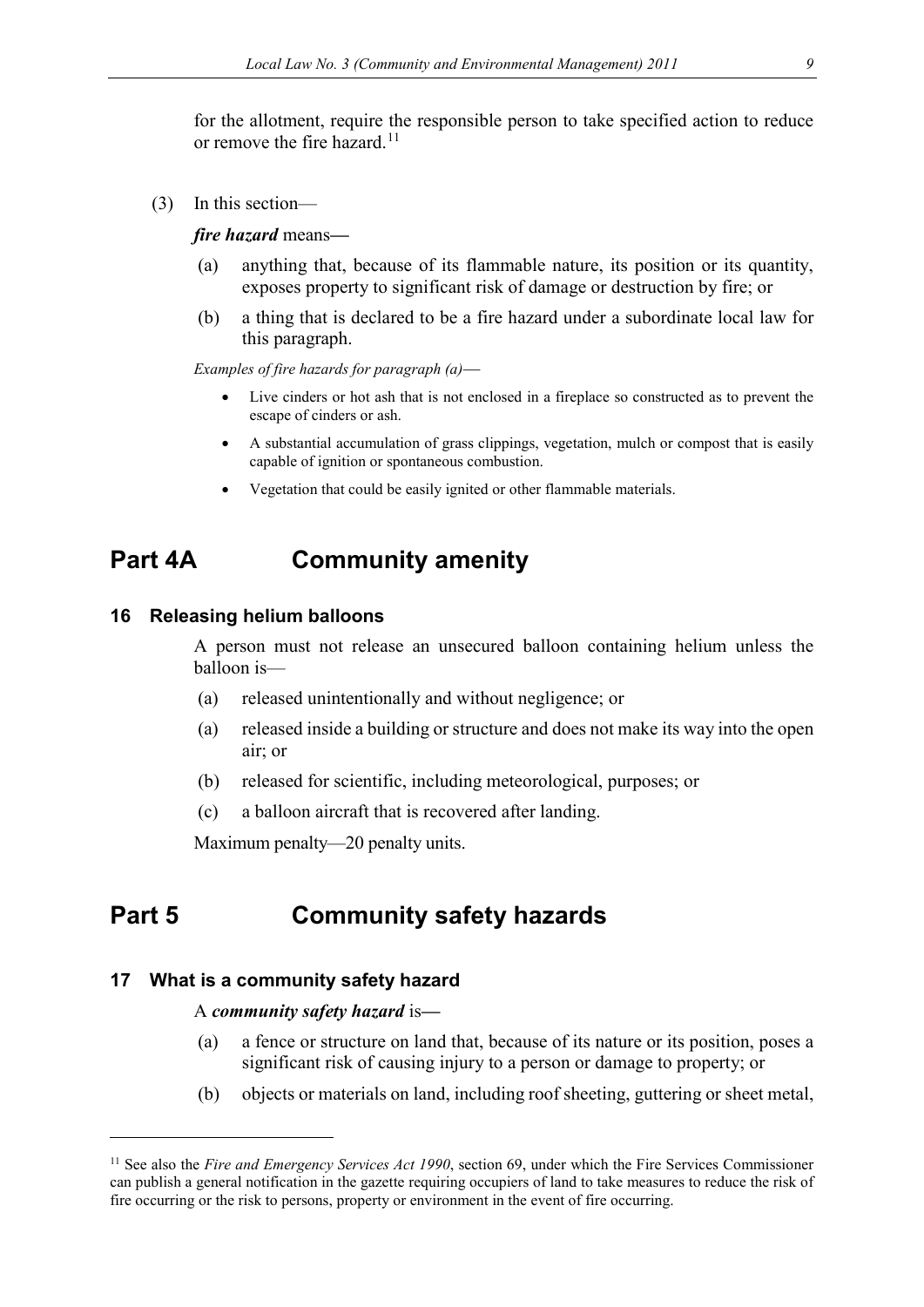that are likely to become airborne in periods of high wind in a way that poses a significant risk of causing injury to a person or damage to property; or

(c) a thing that is declared to be a community safety hazard under a subordinate local law for this paragraph.

*Examples of a fence or structure that may be a community safety hazard for paragraph (a)*

- Barbed wire fencing adjoining a public park or reserve or located in an urban area.
- Electric fences adjoining public land.

## <span id="page-9-0"></span>**18 Power to enter property to inspect for community safety hazards**

- (1) This section applies if an authorised person wants to enter a property to inspect it to identify any community safety hazards.
- (2) After giving reasonable written notice to the owner and the occupier of the property, the authorised person may—
	- (a) enter the property without the permission of the occupier; and
	- (b) take reasonable action to inspect the property for community safety hazards.
- (3) However, the authorised person—
	- (a) must, as soon as the authorised person enters the property, inform any occupier of the property—
		- (i) of the reason for entering the property; and
		- (ii) that the authorised person is authorised under this local law to enter the property, excluding a home on the property, without the permission of the occupier; and
	- (b) may enter a home that is on the property only with the permission of the occupier of the relevant part of the property.
- (4) If the occupier gives permission under subsection  $(3)(b)$ , the authorised person may ask the occupier to sign a document that confirms that the occupier has given permission.

## <span id="page-9-1"></span>**19 Removal or reduction of community safety hazards**

- (1) This section applies where an authorised person forms the opinion that a community safety hazard exists on an allotment.
- (2) The authorised person may, by compliance notice<sup>[12](#page-9-2)</sup> given to the responsible person for the allotment, require the responsible person to take specified action in relation to the community safety hazard to*—*
	- (a) remove the hazard; or
	- (b) reduce the level of risk to persons or property.

*Example of specified action that might be required under paragraph (b) to reduce the risk to the community from a community safety hazard*

Securing objects or materials that may become airborne in periods of high wind.

<u>.</u>

<span id="page-9-2"></span><sup>12</sup> See footnote 5.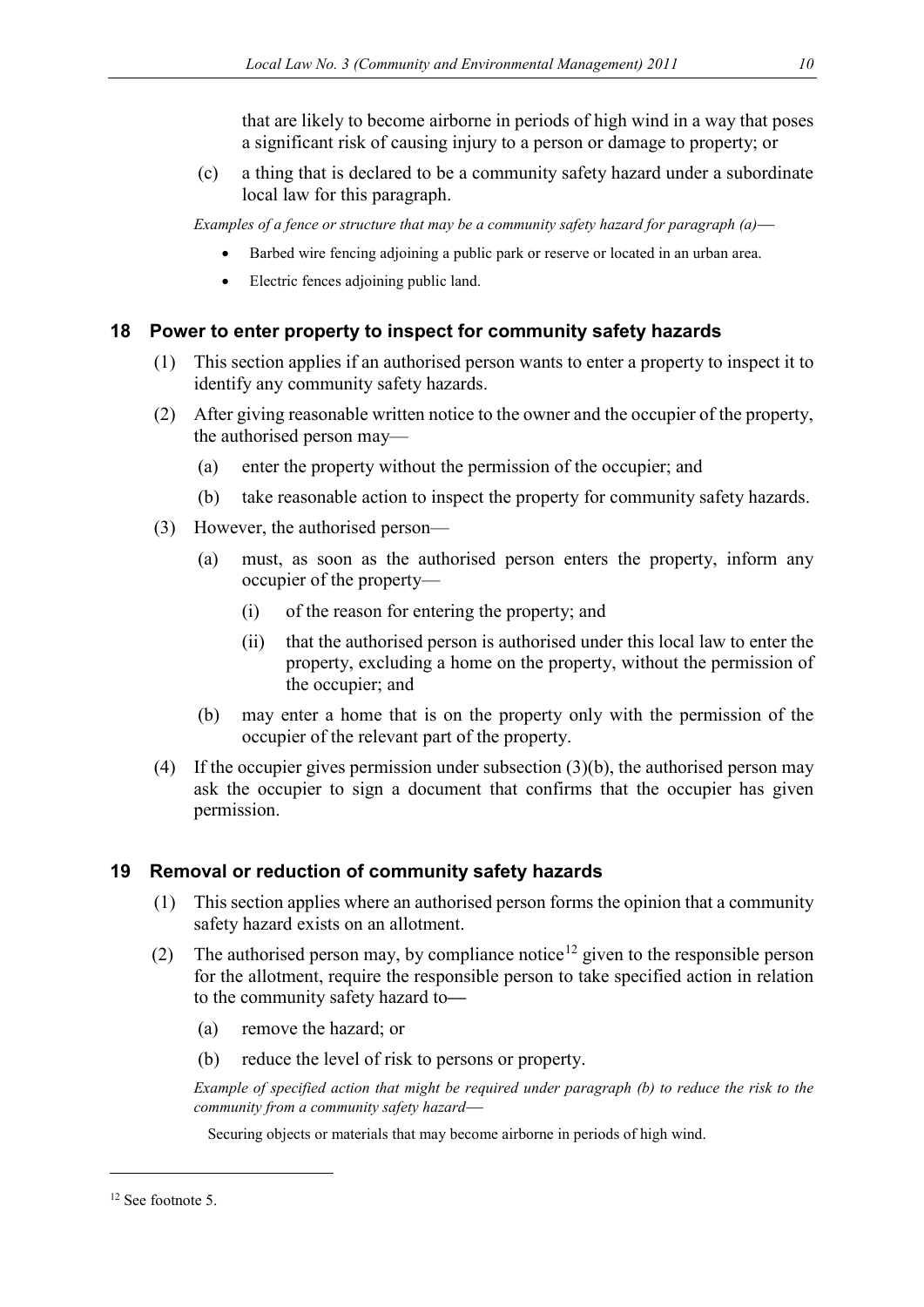#### <span id="page-10-0"></span>**20 Prescribed requirements**

(1) The local government may, by subordinate local law, prescribe requirements that must be met by responsible persons relating to specified types of community safety hazards located on the owner's land.

*Example of prescribed requirements*

- A requirement to place signs on electric fences or barbed wire fences adjoining public land to warn persons of the risk of injury.
- A requirement to install and maintain an electric fence in accordance with appropriate standards.
- (2) A responsible person must comply with requirements prescribed under this section. Maximum penalty for subsection  $(2)$ —50 penalty units.

## <span id="page-10-1"></span>**Part 6 Noise standards**

### <span id="page-10-2"></span>**21 Prescribed noise standards**

- (1) This section applies if the local government is the administering authority for the *Environmental Protection Act 1994*, chapter 8, part 3B. [13](#page-10-5)
- (2) The local government may, by subordinate local law, prescribe a noise standard in the whole, or designated parts, of the local government's area by—
	- (a) prohibiting the making of a stated noise (for example, by reference to the activity making the noise and the time at which the noise is made);<sup>[14](#page-10-6)</sup> and
	- (b) stating the section, in the *Environmental Protection Act 1994,* chapter 8, part 3B, division 3, for which the subordinate local law provision is prescribing a noise standard.[15](#page-10-7)

## <span id="page-10-3"></span>**Part 7 Miscellaneous**

### <span id="page-10-4"></span>**22 Subordinate local laws**

<u>.</u>

The local government may make subordinate local laws about—

<span id="page-10-5"></span><sup>&</sup>lt;sup>13</sup> See the *Environmental Protection Act 1994*, section 514, for the making of a regulation to devolve the administration and enforcement of parts of the Act to local governments as the administering authority. The *Environmental Protection Regulation 2008*, section 99, devolves the administration and enforcement of noise standards to local governments. Section 109 of the Regulation declares local government authorised persons to be authorised persons under the *Environmental Protection Act 1994*, section 445(1)(c). Chapter 9 of that Act provides for the investigation and enforcement powers of authorised persons.

<span id="page-10-6"></span><sup>&</sup>lt;sup>14</sup> See, however, *Local Law No.1 (Administration) 2011*, section 10(4)(a), regarding conditions of approvals that may authorise an act or omission that contravenes a noise standard.

<span id="page-10-7"></span> $15$  Section 440O(3) provides that a local law that prescribes a noise standard replaces the nominated default noise standard in the *Environmental Protection Act 1994,* chapter 8, part 3B, division 3.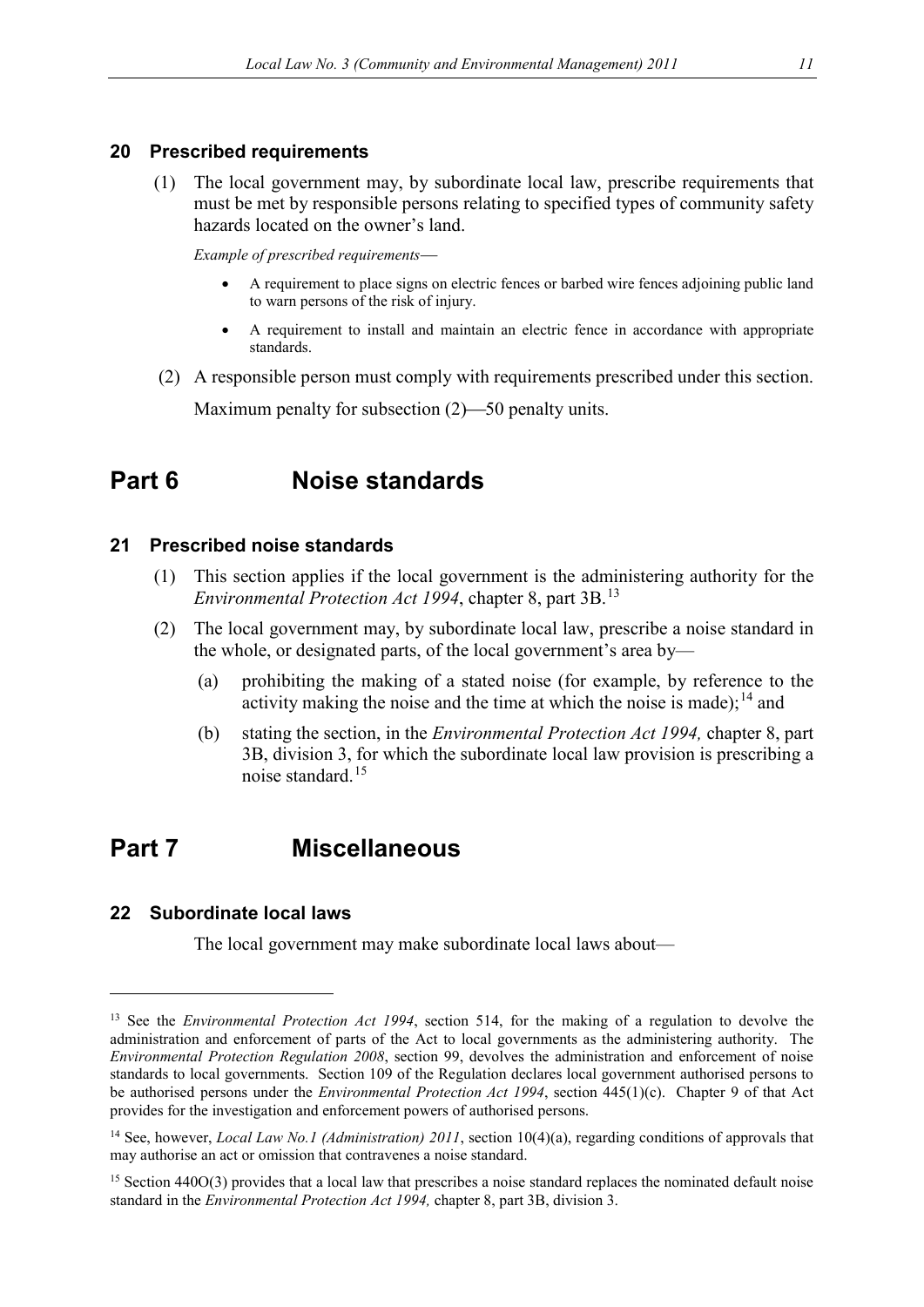- (a) declaring animals or plants of specified species to be local pests;<sup>[16](#page-11-0)</sup> or
- (b) lighting and maintaining of fires in the open;<sup>[17](#page-11-1)</sup> or
- (c) fire hazards;<sup>[18](#page-11-2)</sup> or
- (d) community safety hazards;<sup>[19](#page-11-3)</sup> or
- (e) prescribed requirements relating to community safety hazards;[20](#page-11-4) or
- (f) prescribed noise standards for the *Environmental Protection Act 1994*. [21](#page-11-5)

-

- <span id="page-11-1"></span> $17$  See section 15(2).
- <span id="page-11-2"></span><sup>18</sup> See section 16(3)(b).
- <span id="page-11-3"></span> $19$  See section 17(c).
- <span id="page-11-4"></span><sup>20</sup> See section 20(1).
- <span id="page-11-5"></span><sup>21</sup> See section 21(2).

<span id="page-11-0"></span><sup>&</sup>lt;sup>16</sup> See section  $6(1)$ .